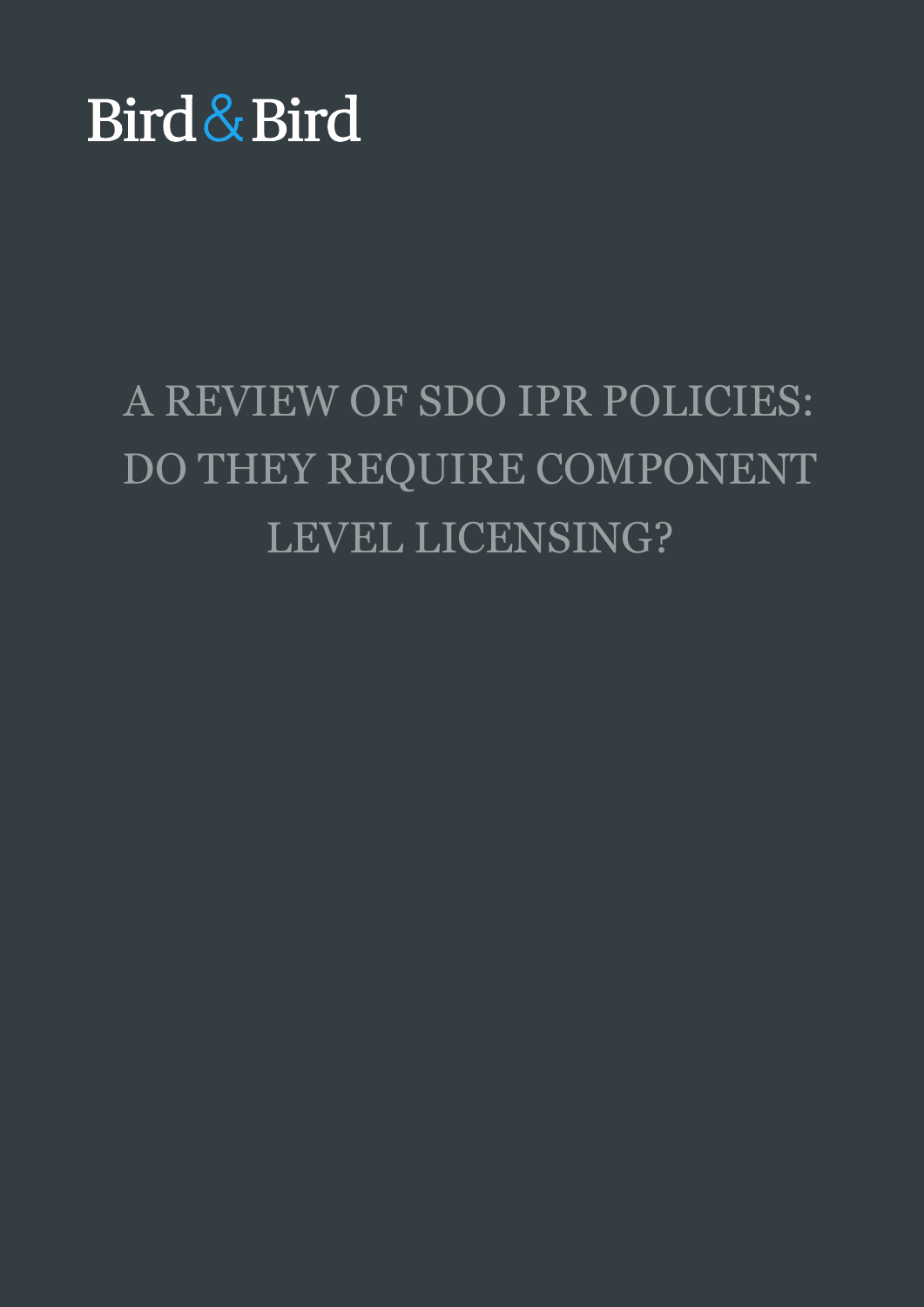## Takeaway

Must owners of IP rights (IPR) that may be essential to standards offer licenses of their essential IPR to each component maker? Or do they satisfy their commitment to Standards Development Organisations (SDOs) by offering licenses to the end user product maker, which provide "have made" rights or other assurances for the component maker? Do they need to offer license terms in circumstances where they do not seek to enforce their patents?

We look at the wording of the IPR policies of various SDOs. We find that none of the IPR policies requires the IPR holder to offer licenses of its essential IPR to component makers. All of the policies would appear to permit holders of essential IPR to adopt a policy of licensing to the enduser product manufacturer. Many of the policies contain wording that could only be relevant or applicable when licensing to parties who buy in components from component makers, such as end-user product manufacturers.

## Background

High-technology products today usually contain or rely on standardised technology. Cellular wireless connectivity is one example; Wi-Fi and video encoding are others. These technologies are developed not by a single company, but by groups of companies active in the field that collaborate through standards-development organisations. Representative engineers from the companies meet and agree on technological solutions to be adopted in the standard. Often these meetings identify technical problems to be overcome. The solutions identified by the participating engineers to these problems may be novel, and inventive, and therefore eligible for patent protection.

SDOs typically have Intellectual Property Right (IPR) policies under which participants in the standards–development activities may voluntarily commit to offer licenses to IPRs that they hold which may be or may become essential to the standard ("standards-essential patents" or "SEPs") to future implementers of the standards, according to the terms of the IPR policy. In drawing up an IPR policy, SDOs seek to balance the multiplicity of interests affected by the standard under development. They take into account patent law and licensing norms in the industry. They seek to impose the bare minimum of requirements necessary to ensure that the standard may be implemented: actual commercial licensing terms are to be negotiated outside the aegis of the SDO.

High technology products today also typically result from a supply chain, with tiers of component makers supplying components, including software, to the manufacturer of the end user product. Connected cars are an example of this: the connectivity technology which goes into the vehicle is supplied by a multi-tiered supply chain to the automotive manufacturer.

In recent patent cases involving connected cars, the question arises of whether a SEP owner:

- a must offer licenses of their SEP portfolio to component makers, or
- b may offer licenses to the end user product maker, which provide "have made" rights for the automotive manufacturer's component makers<sup>1</sup>, or

<sup>1</sup> For example *Nokia v Daimler,* Case No. 2 O 34/19 (Mannheim District Court), in which Nokia offered a license covering the vehicle, with "have made" rights covering Daimler's suppliers.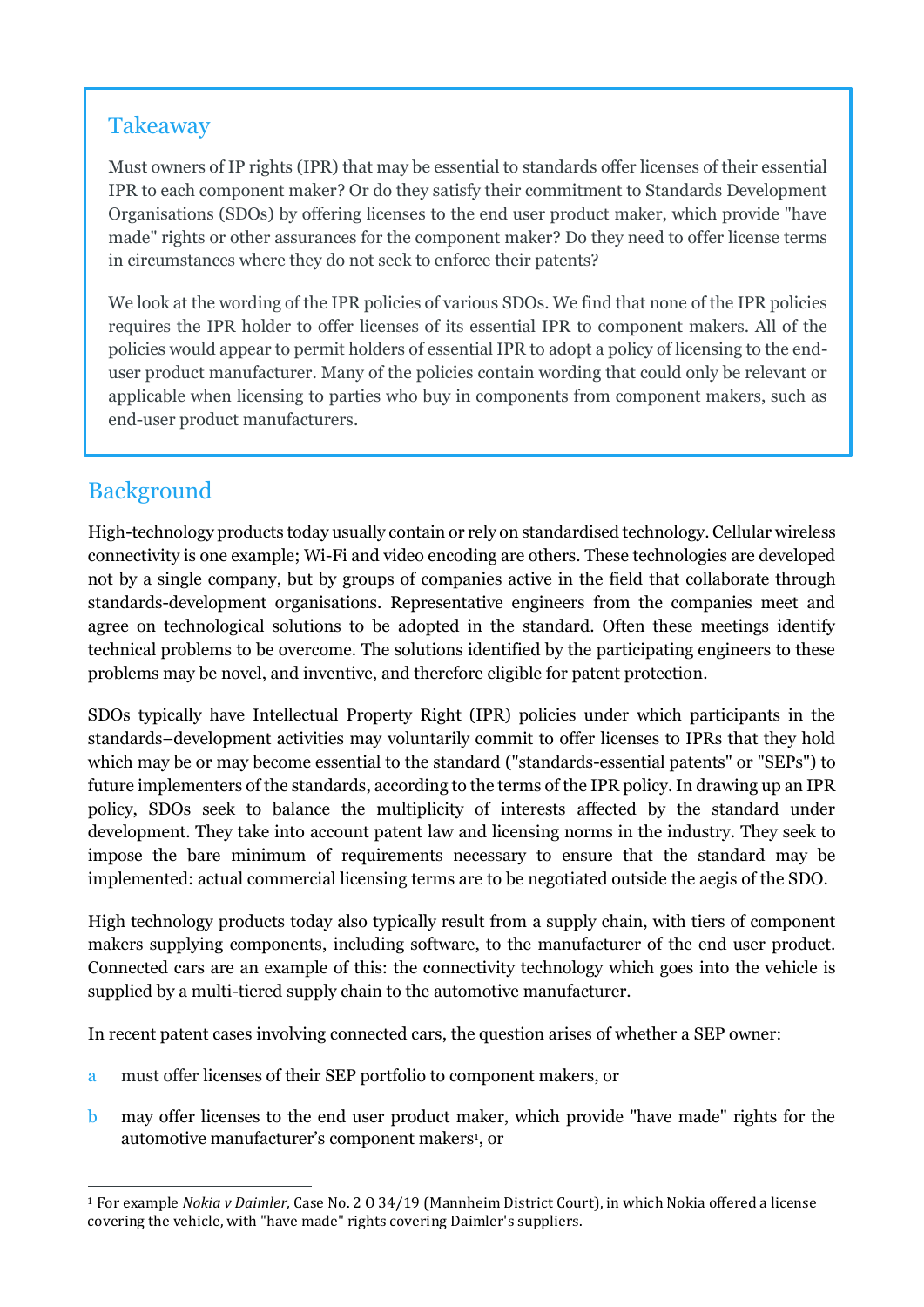c may offer licenses to the end user product maker, and refraining from asserting patents at the component level<sup>2</sup>.

The first of these models is referred to by the shorthand of "license to all" because each person in the supply chain may request and receive a written license agreement. The latter two models are known as "access for all", because each person in the chain has access to the technology (for example, to manufacture and supply products incorporating it), even though they may not themselves be party to a written license agreement.

There are competition or antitrust law arguments about both models. In the United States these have been addressed in some detail in the *FTC v Qualcomm* United States Court of Appeals Ninth Circuit decision, which is discussed further below. In Germany, courts in Munich, Mannheim and Dusseldorf<sup>3</sup> have considered whether SEP owners abuse their dominant position by offering "value chain" licenses for the connected vehicle, or whether they can be compelled to offer "exhaustive" patent licenses to component makers. At the time of writing, the answers have been that SEP owners are not obliged by competition or anti-trust law to offer licenses to component makers, exhaustive or otherwise.

Anti-trust and competition law is, however, not the only relevant issue. When IPR holders give commitments to Standards-development organisations to license on FRAND terms, this can create a contractual commitment. The UK's Supreme Court in Unwired Planet reminded the industry that the wording, and the meaning, of those commitments is decisive.

In a paper dated 8 June 2020<sup>4</sup> , the Fair Standards Alliance sets out selected quotes from a number of SDO IPR policies<sup>5</sup> which are said to support the assertion that an essential IPR Owner must offer licenses of their SEP portfolio to each component maker.

This paper analyses the various SDO IPR policy wordings to determine whether they do in fact require licensing at the component level or whether they permit the IPR owner to adopt an "access for all" model of licensing. We find that, as a matter of wording, the SDO policies looked at do not require licensing to take place at the component level.

#### **Terminology**

"Have-made" rights arise in licensing agreements, where a patent owner grants the right to "make, have made, use, keep, sell etc." The extent of "have made" rights depends on the contract. In the mobile phone industry they permit handset makers to buy in cellular radio components, modules or even entire finished devices from third party suppliers, without those suppliers infringing the licensed patents.

A "value chain" license covers the vehicle, and, through "have made" rights, the components which go into it. It accords to model b, above.

An "exhaustive" patent license is a license to the SEP portfolio which covers both the component maker's activities and those of his downstream customers. This is not the same as a true "license to all" model, under which the downstream customers would also enter a license.

<sup>2</sup> See, for example, *FTC v Qualcomm 19-16122, U.S. Court of Appeals for the Ninth Circuit (San Francisco)*, in which the court heard evidence from the major SEP holders in the cellular industry that they do not assert SEPs against component makers.

<sup>3</sup> *Nokia v Daimler Case No. 2 O 34/19 (Mannheim District Court), Sharp v Daimler:* judgments not published at the time of writing.

<sup>4</sup> https://fair-standards.org/wp-content/uploads/2020/06/200605-FSA-Position-Paper-Supporting-Legal-and-Policy-References-License-to-All.pdf

<sup>5</sup> ITU, IEEE, TIA, ATIS, 3GPP and ETSI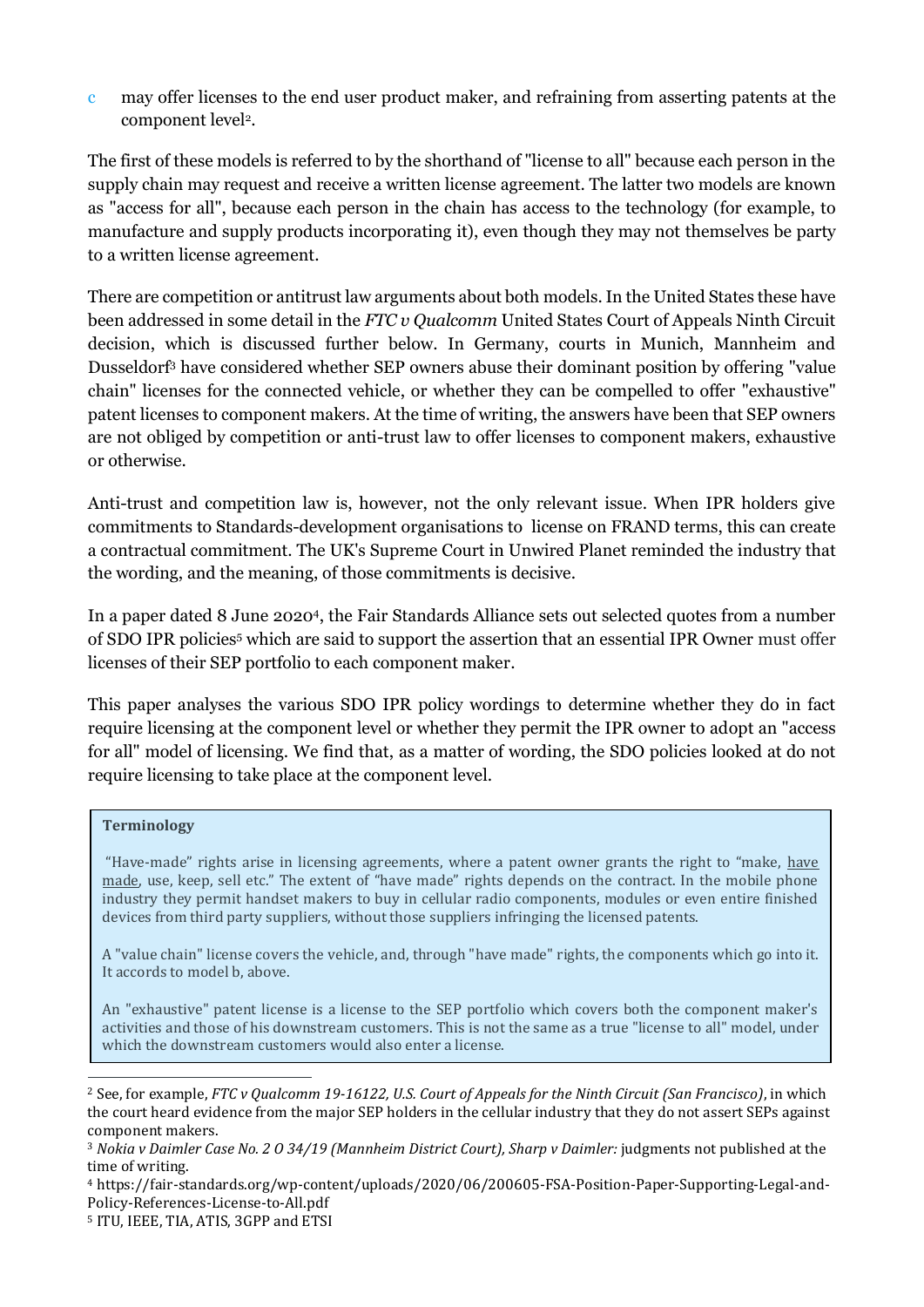## ETSI RULES OF PROCEDURE, 4 December 2019

ETSI remains the primary SDO for cellular radio technology. It is one of seven Organizational Partners of 3GPP.<sup>6</sup> ETSI transposes 3GPP work into ETSI "technical specifications", to which its members may identify potentially essential patents. ETSI has the largest database of telecommunications patents identified in the world, and most 3GPP participants identify their potentially essential patents to the ETSI organization.

ETSI has an IPR Policy, which takes effect as a contract between the IPR holders who make licensing declarations to ETSI, and ETSI itself. Article 6.1 envisages that IPR owners would be prepared to license the following acts:

- *Manufacture, including the right to make or have made customized components and sub-systems to the licensee's own design for use in Manufacture;*
- *sell, lease, or otherwise dispose of Equipment so manufactured;*
- *repair, use, or operate Equipment; and*
- *use Methods.*

The article defines "Manufacture" as "the production of Equipment". "Equipment" is "any system, or device fully conforming to a [standard]". "Methods" are "any method or operation fully conforming to a [standard]".

The ETSI licensing commitment is therefore limited to only devices fully conforming to its standards. Those standards are made up of technical specifications, many of which describe interoperability between user equipment and a network: how a device should respond given certain inputs. They require the device to function in the network environment.

It is typically only a finished end-user product which can implement an ETSI standard. A component may enable some, or even most, of this functionality. But a component by itself cannot transmit a specified response to an incoming radio signal. The same is true of the definition of methods: a component by itself typically cannot carry out a method conforming to the standard.

A patent owner's claims which described the interaction of a device within a network will generally only constitute "Essential" IPR when they are directly infringed or indirectly infringed. They may only be directly infringed once implemented in a network. They may only be indirectly infringed by an end-user product manufacturer when it supplies a product that it knows will put the patented invention into effect.

The ETSI IPR policy also expressly mentions "have made" rights. In other words, it envisages a license to a product maker which allows him to source components from a component maker, and the consent to use the patents would cover the manufacture and supply of those components. That is consistent with a model of licensing at the level of the manufacturer of a product assembled from

<sup>6</sup> <https://portal.etsi.org/new3g/Management/OP.htm>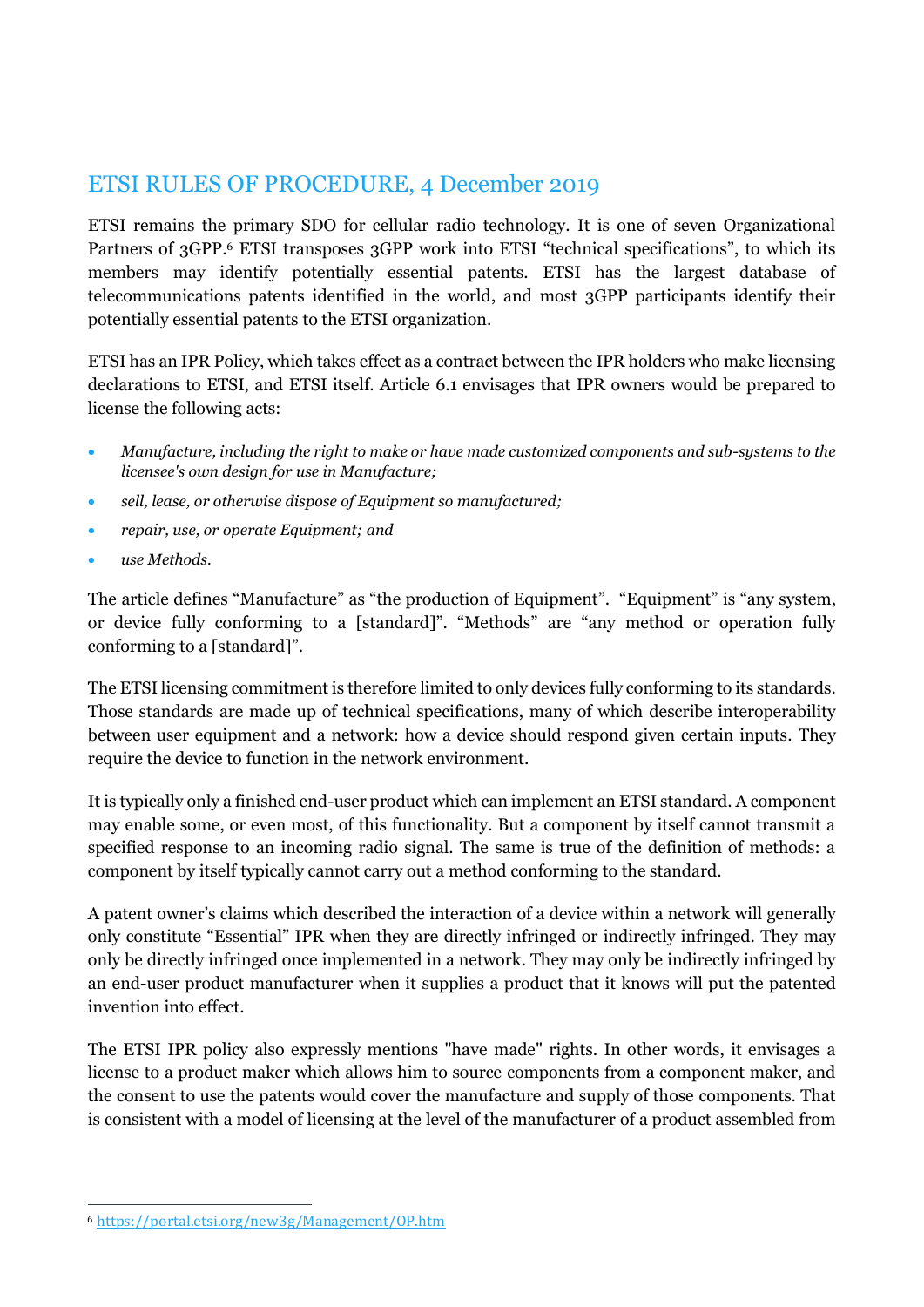components. It is not consistent with a model where each component maker would have his own separate license.

Finally, long-standing industry practice can also be a guide to interpretation of contractual language. For many of the prominent ETSI contributors, their practice to date has been to enter written SEP licenses only at the end user product maker level<sup>7</sup>. That practice is being questioned today, but for the first 15 years of the life of the policy it was accepted. However, there are also SEP owners, including some major contributors to the standards, who have chosen not to set up a licensing program, and either do not offer licenses to their SEPs at all, or only offer them as part of a crosslicensing package with another SEP owner. This practice is consistent with a goal of access to all: implementers can use the technology covered by those SEPs. The practice has never been challenged by ETSI, by regulators or by other members, and even today advocates of "license to all" do not assert this to be a breach of the ETSI IPR policy. As such, it is reasonable to construe the provision that SEP owners be "prepared to license patents" as a requirement to license only to the extent that SEP owners assert those SEPs, or operate an out-licensing programme in respect of those SEPs.

The policy therefore permits an IPR owner to adopt an "access for all" model, and contains wording that is inconsistent with an obligation to license at the component level.

### ATIS

The Alliance for Telecommunications Industry Solutions ("ATIS") is the U.S. Organizational Partner of 3GPP, which promulgates the UMTS and LTE standards. ATIS's IPR Policy expresses its intent in the first paragraph:

*"it is the intention of ATIS and its Forums to benefit the public while respecting the legitimate rights of intellectual property owners."<sup>8</sup>*

#### ATIS's IPR Policy envisages that a holder of essential patent claims may give an

"*assurance that a license to such essential patent claim(s) will be made available to applicants desiring to utilize the license for the purpose of implementing the standard . . . under reasonable terms and conditions that are demonstrably free of any unfair discrimination.*"

Section 3 of the ATIS Declaration uses the following wording:

*"The license assurance is provided for [… ] the claim(s) of the patent(s) […] covering an invention the use of which is required for compliance with the American National Standard".*

The wording restricts the class of potential licensees to applicants desiring to "use" the invention for "compliance with the standard" or "utilize the license for the purpose of implementing the standard". ATIS deals with the same technical specifications as ETSI. Many of these technical specifications specify how a device must react in a network environment, for example what the device must transmit in reaction to an incoming signal, or specify how it should initiate an exchange of radio transmissions. It is typically only a functioning end user device which can implement these.

<sup>7</sup> *Unwired Planet v Huawei, TCL v Ericsson* Case No. 8:14-cv-00341-JVS-DFM (C.D. Cal. Dec. 21, 2017).

<sup>8</sup> https://www.atis.org/wp-content/uploads/01\_legal/docs/OP.pdf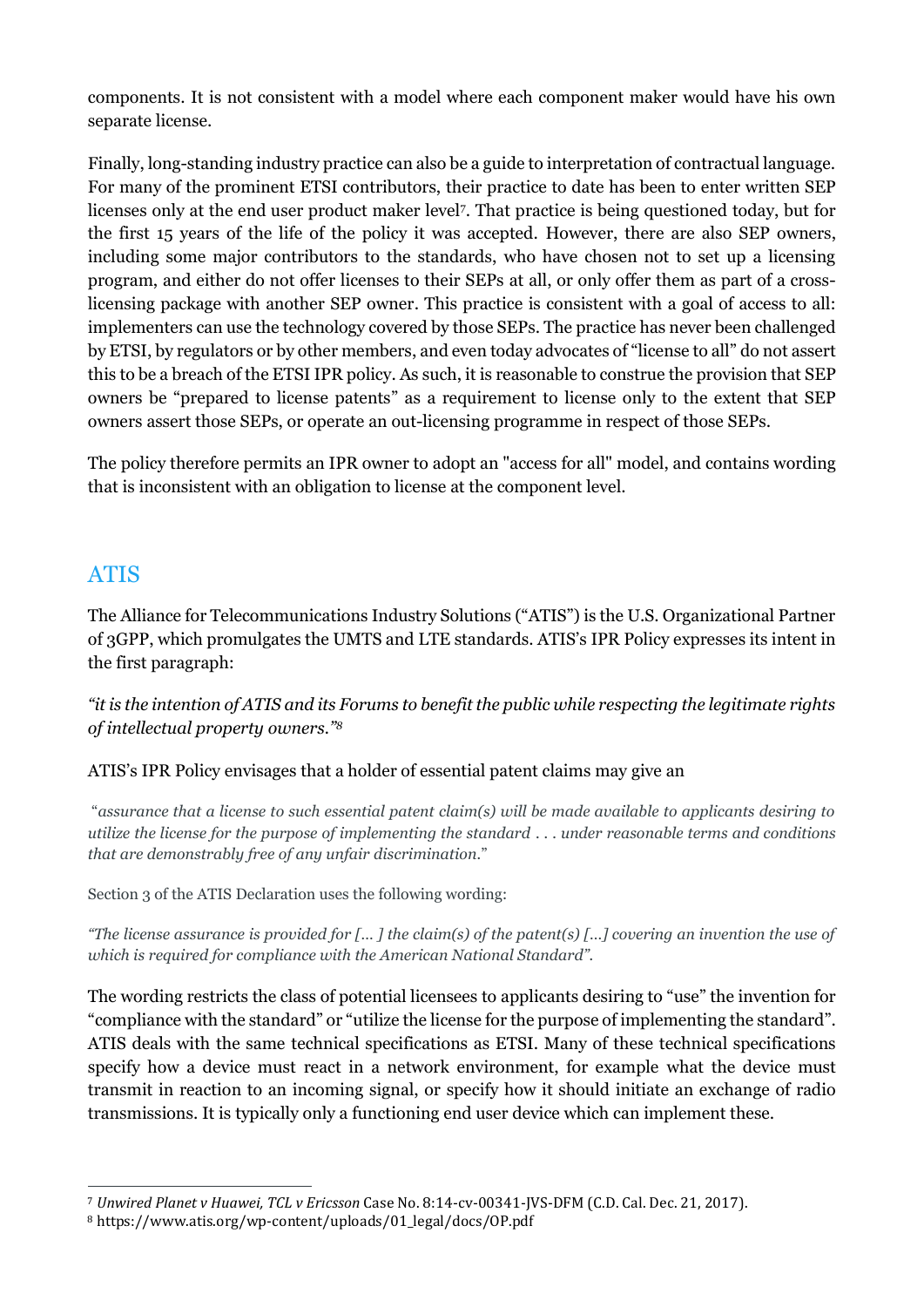For a component manufacturer to fall within the definition, it would be necessary to read "for the purpose of implementing" as covering implementation by a downstream customer of the applicant, rather than implementation by the applicant himself. It would be necessary to read "use" in section 3 as covering "use by a downstream customer of the applicant" rather than use by the applicant himself. Although that is not an inconceivable interpretation, it would stretch the wording beyond its literal meaning.

One reason against such a reading is the need for compatibility among IPR Policies of cellular SDOs. As a 3GPP Organizational Partner, ATIS is the US equivalent of ETSI. Both promulgate essentially the same standard, developed in the 3GPP framework. The 3GPP Working Procedures require that IPR policies of members of 3GPP are compatible9. It is also desirable that IPR policies are aligned because this strengthens the 3GPP partnership, it promotes the consistent application of telecommunication standards, and because differences in the IPR policies may cause SDO forum shopping. So there are good reasons to prefer a reading of the ATIS policy which is consistent with ETSI.

The question of whether the words "for the purpose of implementing the standard" requires licensing at the component level has been considered by the American National Standards Institute ("ANSI") Executive Standards Council Appeals Panel. ATIS is accredited by ANSI and the ATIS IPR Policy is based on the ANSI patent policy. The text "for the purpose of implementing the standard" appears in both. In 2018 the ANSI Executive Standards Council Appeals Panel issued a decision<sup>10</sup> about the compatability of some modified language proposed by another ANSI-accredited standards body, and, as part of that decision, the Panel considered the question of whether the ANSI IPR policy required licensing at the component level. The Panel stated that "*We do not wish to express or imply any such 'default' interpretation … of the ANSI Patent Policy requiring licensing at the component level,*" and that, while "*such a requirement was not inconsistent with the ANSI Patent Policy, that does not mean that ANSI's Patent Policy requires licensing at the component level.*" Their reasoning suggests that the similarly-worded ATIS patent policy also does not require component level licensing.

Judge Koh, in an interim decision in *FTC v Qualcomm*11, took a different view. Judge Koh issued a decision on summary judgement that construed the ATIS and TIA patent policies as a matter of contract. The court's analysis was specific the positions of Qualcomm and Intel, competitors in the chip market: had the SEP owner in that case been a manufacturer of infrastructure equipment or handsets, then Judge Koh's analysis may well have led to a different conclusion as to the meaning and effect of the ATIS policy. In any event, Judge Koh's decision in relation to antitrust law was vacated on appeal, so no longer has any effect, and the appellate court found that Qualcomm had no antitrust duty to license chip makers<sup>12</sup>.

Consequently, we conclude the wording of the ATIS policy does not mandate component-level licensing.

<sup>9</sup> art 6 of the 3GPP Working procedures

[https://www.3gpp.org/ftp/Information/Working\\_Procedures/3GPP\\_WP.htm#Article\\_6](https://www.3gpp.org/ftp/Information/Working_Procedures/3GPP_WP.htm#Article_6)

<sup>10</sup> Decision of the ANSI Executive Standards Council Appeals Panel 23 February 2018

<sup>11</sup> *No. 17-CV-00220-LHK (N.D.Cal. Nov. 06, 2018*. This decision was subsequently overturned by the Ninth circuit [*19-16122,* U.S. Court of Appeals for the Ninth Circuit (San Francisco)]

<sup>12</sup> *19-16122, U.S. Court of Appeals for the Ninth Circuit (San Francisco)* Opinion at 31-36.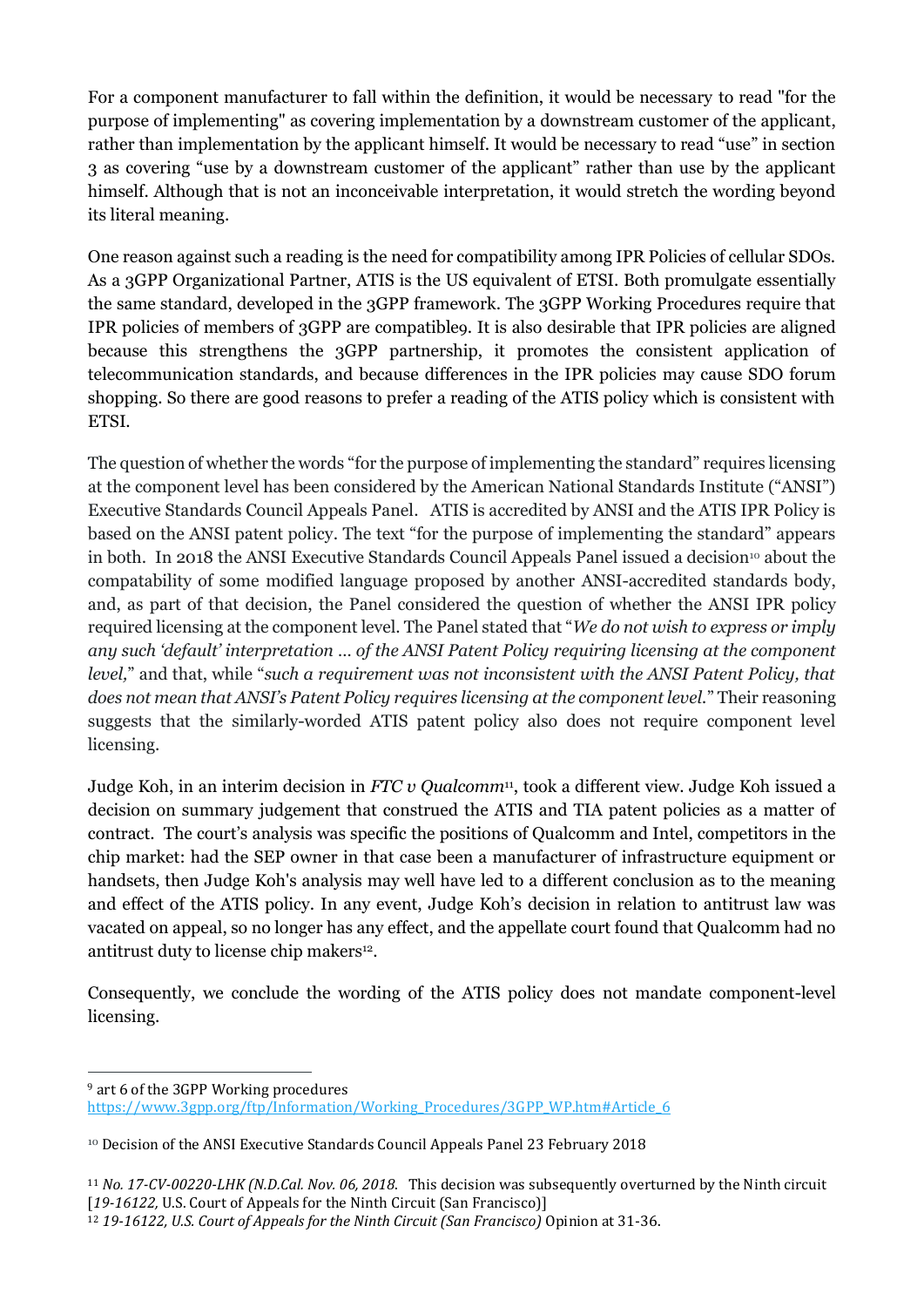## **TIA**

The Telecommunications Industry Association ("TIA") is the U.S. Organizational Partner of 3GPP2, which promulgates CDMA2000.

The TIA IPR policy provides that SEPs "*will be made available under reasonable terms and conditions that are demonstrably free of any unfair discrimination to applicants only and to the*  extent necessary for the practise of" a standard adopted by TIA<sup>13</sup>.

The same arguments apply as in respect of the ATIS policy. It is limited to applicants who intend to practise the standard. It should be read in a way which is consistent with the ETSI policy. Like ATIS, TIA is also accredited by ANSI, so ANSI's decision that it does not require licensing at the component level applies equally to the TIA policy. But significantly, the TIA policy is arguably narrower than ATIS in two respects:

- The TIA policy uses the words "only and to the extent necessary for the practise of". "Only and to the extent necessary" restrains any commitment to license to a greater degree than the wording of the ATIS policy.
- "Practise" is narrower than "implement" in that it is more direct: it is a stretch to suggest that a person who supplies a component to another person, who makes a device which will practise the standard, is himself "practising" the standard. To use an analogy: a supplier of pharmaceutical drugs to the medical profession does not himself "practise" medicine, even where those drugs will be used in the practise of medicine.

The TIA policy also does not require the licensing of patents. It requires the licensing of individual patent claims, and only "to the extent necessary" to practise the standard. Patents typically contain equipment claims, and method claims. Even where a component may fall within an equipment claim, it will not fall within a method claim. The method claim only comes into play when the end user device is operating within a network, or when the end user device is sold to a customer who intends to use it. So, even if we could stretch the meaning of "practise" to cover the supply of components, only those claims actually infringed by the supply of components would be covered by the licensing obligation. That would not include the method claims. The manufacturer of the end user product, which would infringe those method claims, would therefore also itself need a license.

In conclusion, the TIA IPR policy does not require or oblige licenses to be granted at the component level. Even if it did, the end user product maker would still need a separate license for those patent claims not infringed at the component level.

<sup>&</sup>lt;sup>13</sup> It was amended in 2005 "to make it explicit that a patent that was necessarily infringed by the practise of an 'optional' element of a standard was nonetheless still an 'essential'" (*Koninklijke Philips NV v. Asustek Computer Inc*., [2016] EWHC 2220 (Pat)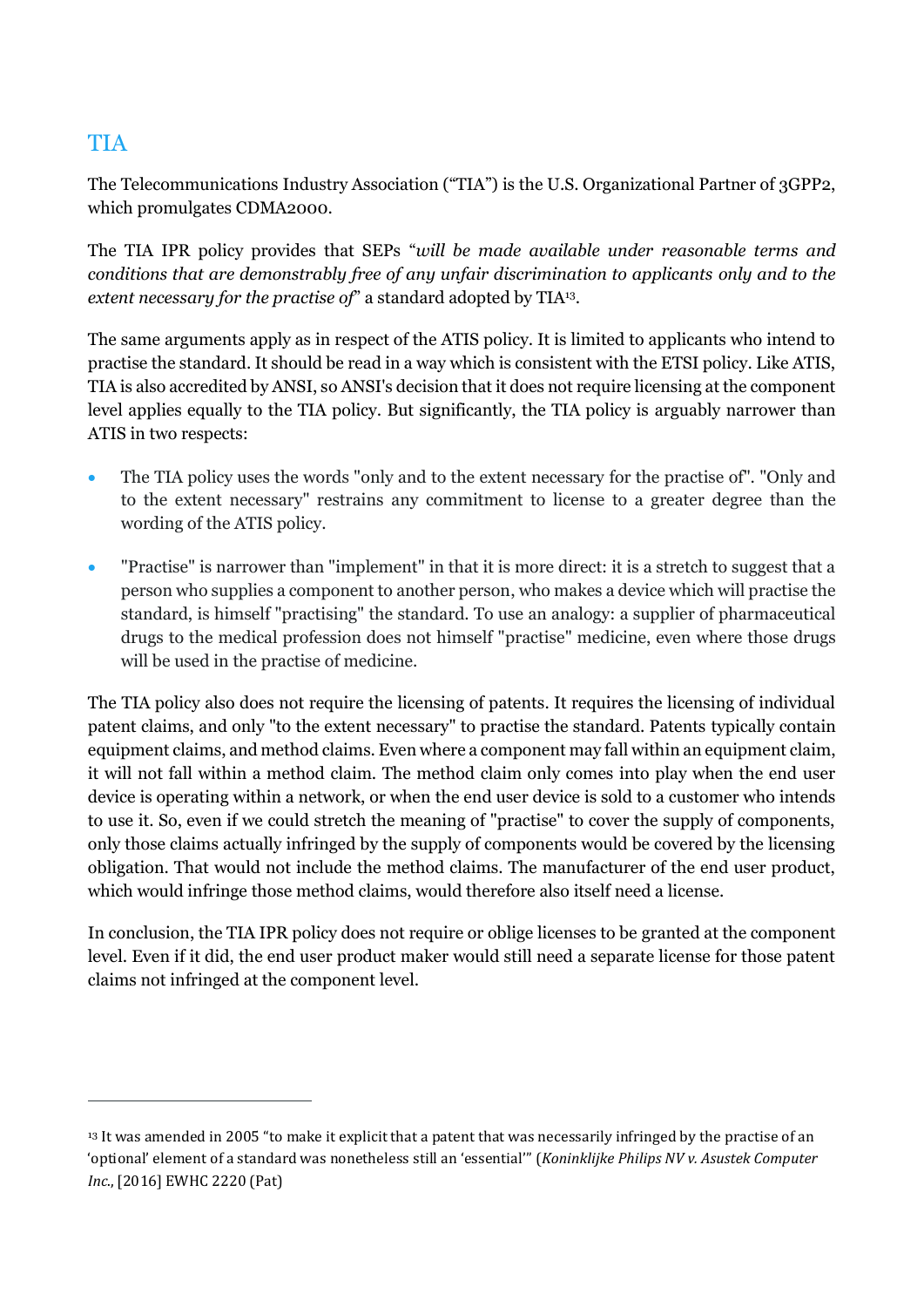#### IEEE

The IEEE (Institute of Electrical and Electronic Engineers) has a standards-development role in several areas. Most relevant are the family of radio communication standards known as Wi-Fi.

The IEEE uses the term *Letter* of *Assurance* to describe a document stating a Submitter's commitment to license an Essential Patent Claim. The requirements for a Letter of Assurance are defined in clause 6.1 of the IEEE-SA Standards Board Bylaws*.* 

These bylaws were revised in 2015. The revised byelaws include a paragraph on the use of the "smallest saleable patent practising unit" ("SSPPU") as a baseline for determining royalties: they do not mandate this, but "recommend" it. It is often asserted that these revised bylaws require (or recommend) licensing at the component level.

The new proposed wording of a Letter of Assurance includes a statement that the Submitter will *make available a license for Essential Patent Claims to an unrestricted number of Applicants, on a worldwide basis to make, have made, use, sell, offer to sell, or import any Compliant Implementation that practises the Essential Patent Claims for use in conforming with the IEEE Standard*. *"*Compliant Implementation*"* means *any product (e.g., component, sub-assembly, or end-product) or service that conforms to any mandatory or optional portion of a normative clause of an IEEE Standard*.

There have been a number of statements that the revised IEEE policy mandates component level licensing.

- In 2015 the United States Department of Justice issued a Business Review Letter relating to the policy. Ordinarily a business review letter would limit itself to stating whether the department had any objection to the policy, rather than opine on its interpretation. However, in its 2015 letter the DoJ stated that "*The Update obligates patent holders bound by the IEEE RAND Commitment to license their patents for "any Compliant Implementation," meaning that a patent holder making an IEEE RAND Commitment cannot refuse to license its patents for use in IEEESA standards at certain levels of production,*" and that "*this provision entails a departure from historical licensing practices for some licensors (who, for example, may prefer to license manufacturers of the end product, not manufacturers of the input)*".
- In its 2016 IEEE decision, the ANSI Executive Standards Council stated that "*the IEEE-SA Patent Policy requires an essential patent claim holder to make licenses available for products (including components or sub-assemblies) that implement merely a "portion" of a complete standard, however small that portion may be"*.
- In a paper in IAM on 12 October 2020 the respected University of Utah law professor Jorge L Contreras notes the reference to components, sub-assemblies. This explicit reference, he argues, clearly establishes a license-to-all obligation for SEP holders.

The difficulty with all of these statements is that, to fall within the new proposed wording of a Letter of Assurance, it is not enough that a device be a component or sub assembly. The device also has to "conform" to the standard. As with 3GPP standards, the IEEE's family of Wi-Fi standards do not specify implementations: they do not specify how a device or a component is to be made. They specify interoperability: for example how one device in a radio network should respond to a signal from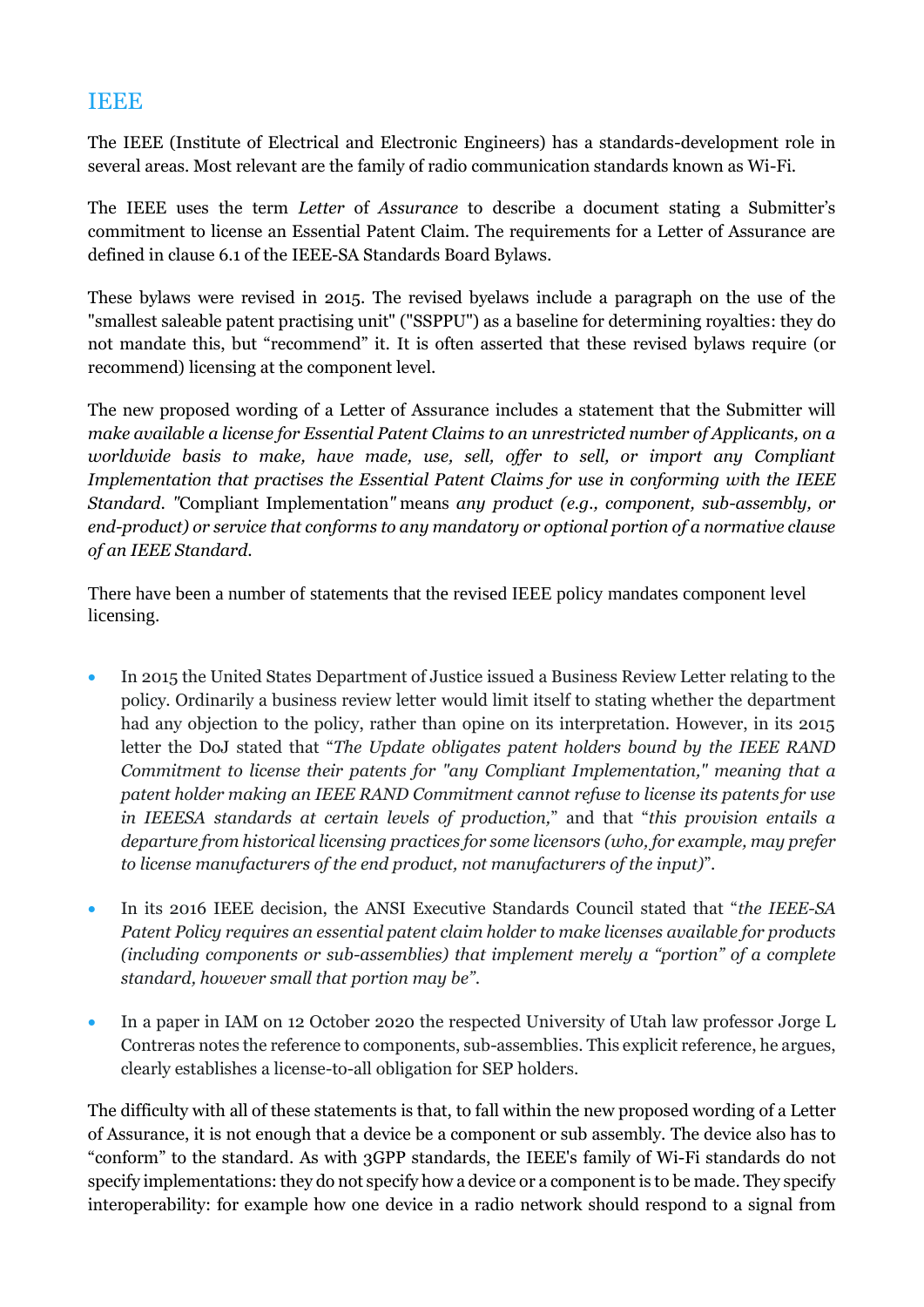another device, or how it should initiate a communication. In order to "conform" to such clauses in a standard, the device must at a minimum be capable of receiving wireless signals and transmitting wireless signals. So, although the policy expressly mentions components and sub-assemblies as potentially falling within the definition of a "compliant implementation", there is a limit to the level of those components which could still be compliant. A Wi-Fi module may conceivably "conform" to a mandatory or optional portion of a normative clause of an IEEE Standard. But it is hard to see how any component which is unable to receive or transmit, or provide a specified response to a specified signal, could itself be said to "conform".

In a later Business Review Letter to the IEEE dated 10 Setember 2020 the US Department of Justice appears to have rowed back somewhat on its earlier statements. It notes that since the IEEE's 2015 policy (including this SSPPU wording) took effect, negative assurances—those in which a technology contributor declines to give a RAND assurance—increased significantly, with the result that in 2019 the American National Standards Institute declined to approve two proposed IEEE standards amending the 802.11 Wi-Fi standard. The Department now suggests that this wording should be reconsidered or amended, and that "*parties should be given flexibility to fashion licenses that reward and encourage innovation*".

The license to be offered under the Letter of Assurance wording is also a license on a claim by claim basis, for those claims that are practised by the product. Although it is conceivable that a component may practise a device claim, a component would not practise a method claim. Method claims would need to be licensed by the seller of the end user device.

Like ETSI, the IEEE policy envisages that licenses would include "have made" rights. This does not seem to be consistent with a model which mandates component level licensing. It is more consistent with a model in which a license is granted to a manufacturer, who purchases components from component makers who do not themselves have a direct license.

The revised bylaws include a paragraph on the use of the "smallest saleable patent practising unit" ("SSPPU") as a baseline for determining royalties. This has also been put forward as a recommendation of component level licensing. We do not agree that this wording should be read as a recommendation of component level licensing for two reasons:

- There is a distinction between royalty base, which is a factor in determining the amount of the royalty, and licensing level, which concerns with whom the license agreement is entered. Even if the use of SSPPU were mandated by the policy, that is not the same as a statement that licenses must be granted to component makers.
- If anything, the inclusion of SSPPU language in the policy points to the opposite conclusion: that the authors of the policy had in mind that licensing would take place at the level of an end user product maker. Had the authors been envisaging licensing at the level of the component, it would not have been necessary to recommend the use of the SSPPU as a royalty base, because there would be no distinction between the price of the component and the price of the SSPPU.

We conclude that the IEEE policy, even in its 2015 form, does not mandate licensing at the component level, and does not preclude the IPR holder from adopting an "access for all" model. Further, its wording is in two areas actively inconsistent with component level licensing.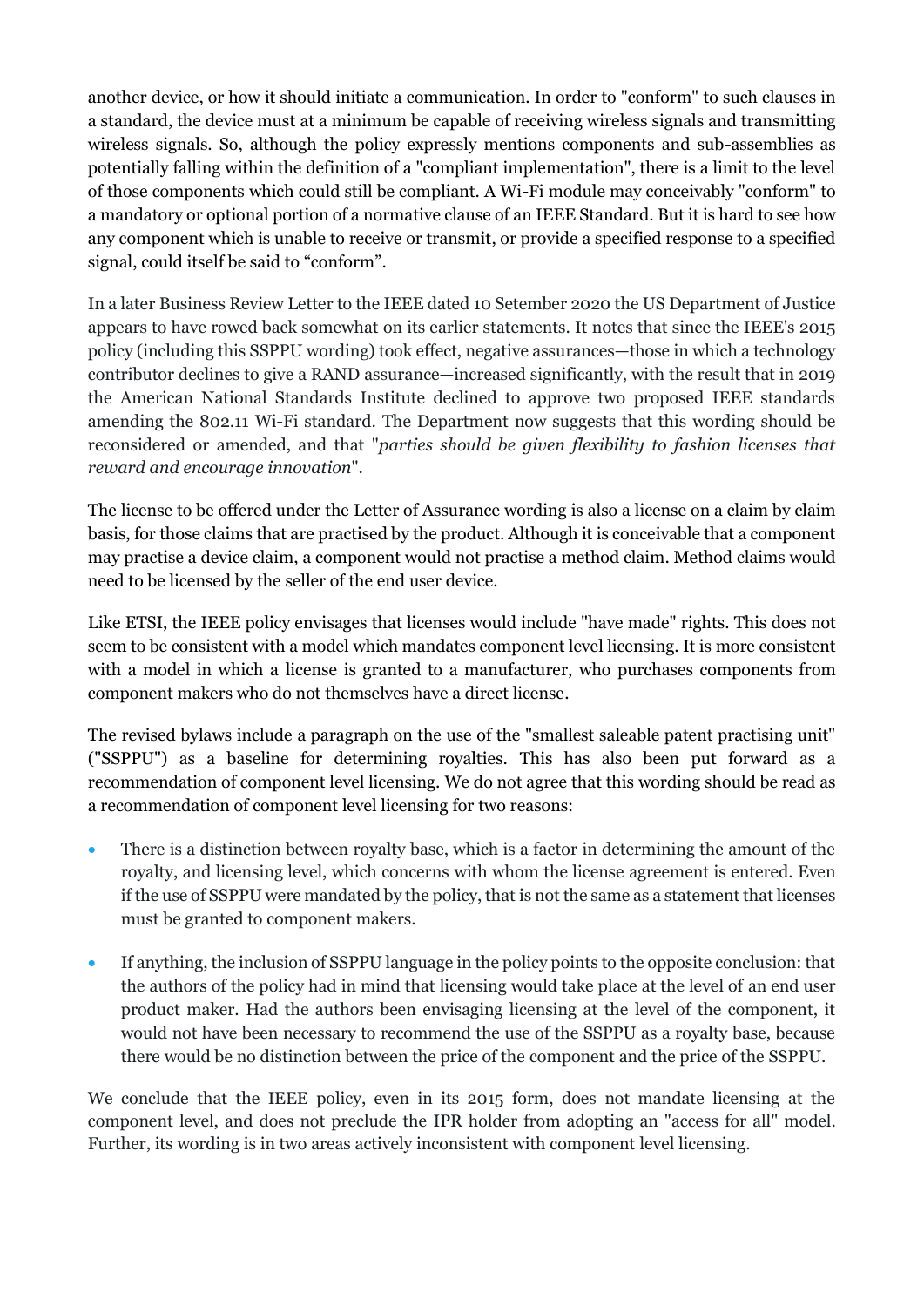## ITU

The International Telecommunication Union is a specialized agency of the United Nations responsible for all matters related to information and communication technologies. It has three sectors, of which two are relevant to this paper. ITU-R manages radio frequency allocation and communications globally. ITU-T operates as a standards-development organisation for telecommunications. ITU, together with ISO and IEC, is the SDO for video compression standards such as H.264.

ITU-T and ITU-R share a common IPR policy with the ISO and IEC<sup>14</sup> . The Policy is supplemented by Guidelines<sup>15</sup> which are "*intended to clarify and facilitate implementation of the Patent Policy.*"

The objective of the Policy is to make "*a patent embodied fully or partly in a Recommendation | Deliverable […] accessible to everybody without undue constraints*".

The objective of the policy is therefore to ensure access to the technology described within a patent. The Policy is neutral as to how that access is to be achieved, whether by licensing or other means, stating:. "[…] *The detailed arrangements arising from patents (licensing, royalties, etc.) are left to the parties concerned, as these arrangements might differ from case to case.*"

The patent statement and licensing declaration form for ITU-T or ITU-R recommendations contains the following wording:

*"The Patent Holder is prepared to grant a license to an unrestricted number of applicants on a worldwide, non-discriminatory basis and on reasonable terms and conditions to make, use and sell implementations of the above document.*

*Negotiations are left to the parties concerned and are performed outside the ITU-T, ITU-R, ISO, or IEC."*

The word "Patent" on the ITU form means "*those claims contained in and identified by patents, utility models and other similar statutory rights based on inventions (including applications for any of these) solely to the extent that any such claims are essential to the implementation of the same above document. Essential patents are patents that would be required to implement a specific Recommendation or Deliverable"*.

As is usual, the ITU's family of video compression standards do not specify implementations: they do not specify how a device is to be made. The H.264 standard describes the format of the encoded data and how the data is decoded, but it does not specify algorithms for encoding video – that is left open as a matter for encoder designers to select for themselves, and a wide variety of encoding schemes have been developed. Nor does it specify how those algorithms are to be implemented, which may be done in a hardware device, or in software running on a generic processor.

In order to "conform", a device must be capable of receiving a compressed video signal and decoding it. As with the cellular standards above, there is a limit to the level of those components which could still be compliant. If the implementation of the receiving portion is done in software, the hardware

<sup>14</sup> The text of the Policy is at<https://www.itu.int/en/ITU-T/ipr/Pages/policy.aspx>.

<sup>15</sup> Guidelines are at [https://www.itu.int/dms\\_pub/itu-t/oth/04/04/T04040000010005PDFE.pdf](https://www.itu.int/dms_pub/itu-t/oth/04/04/T04040000010005PDFE.pdf)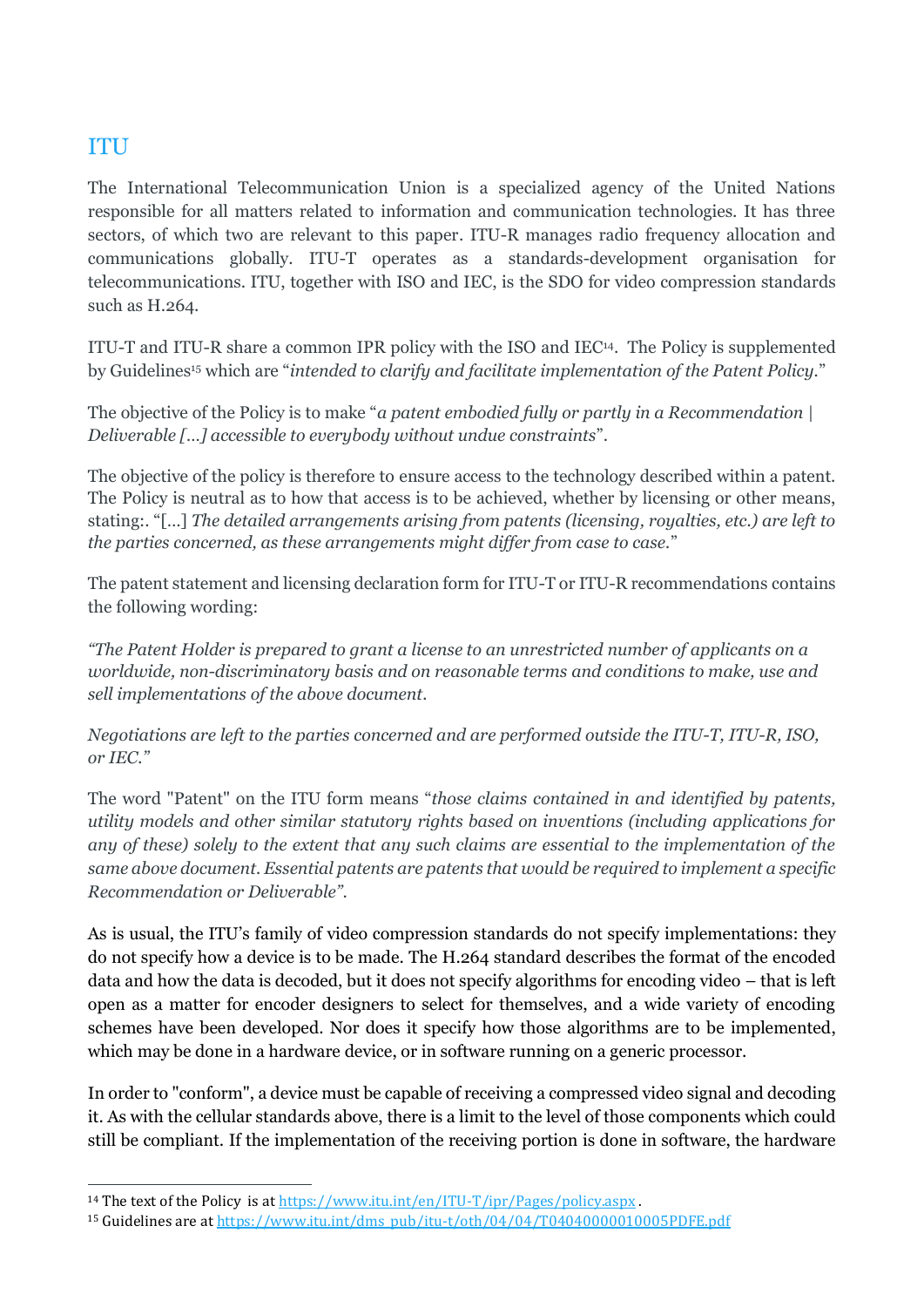components would clearly not conform. If implementation of the receiving portion is done in hardware, a stand-alone H.264 module might "conform" to the H.264 Standard. But it is hard to see how any individual component which is unable by itself to receive or decode could be said to "conform".

The license to be offered is also on a claim by claim basis, for those claims that are practised by the product. Although it is conceivable that a component may practise a device claim, it would not practise a method claim. Method claims would need to be licensed by the seller of the end user device.

For these reasons, we do not conclude that the ITU licensing declaration mandates licensing to component makers. The objective of the policy is to give access to the technology, which could include by licensing, but also by other means. On the transmission side, there does not appear to be any commitment to license at all. On the receiving side, any licensing commitment appears limited to devices, together with any necessary software, which are capable of receiving and decoding. For components, there is no licensing obligation.

## **Other Policies**

We also looked at the IPR policies from the Broadband forum IPR Policy (April 20, 2016) , the Internet Engineering Task Force (May 2017), OASIS and W3C. We found that these also did not require licensing at the component level, for similar reasons to those considered above. Some expressly allowed a patent owner to license, or not assert, at its option. Some referred to "havemade" rights, again suggesting licensing of assembled products rather than the components. Some restricted the license to implementations of the standards, rather than components which form part of a product which implements the standards.

## Conclusion

In its 8 June 2020 paper, the Fair Standards Alliance has sets out quotes from a number of SDO IPR policies which are said to support the assertion that a SEP Owner must adopt a policy of offering licenses of their SEP portfolio to each component maker. In these, the Fair Standards Alliance places emphasis on words such as "all applicants" in support of the assertion that the SEP Owner must adopt a policy of offering licenses to component makers.

The words "all applicants", however, must be read in context, since each of the policies goes on to set out further restrictions on any licenses to be granted. Where IPR Policies have adopted wording such as "all applicants", they may be seeking to make clear that licence offer should be to persons whether or not they are members of the SDO, for example. A commitment to offer licenses to "all" does not override the other provisions of the policy. To use an analogy: a local government requirement that a swimming pool be open to "all" does not permit its use by windsurfers or kayakers.

We find that the SDO policies looked at do not require a SEP owner to offer licenses to the manufacturer of components, even where they state that licenses must be offered to "all applicants", or similar. There are, broadly, three reasons for this.

- 1 Some policies contain wording that is inconsistent with component level licensing.
- 2 All of the policies restrict the purpose for which the SEPs may be used. This purpose restriction inherently limits to whom licensing may occur: a SEP owner need not offer a license to a component maker who does not operate within the purpose restriction.